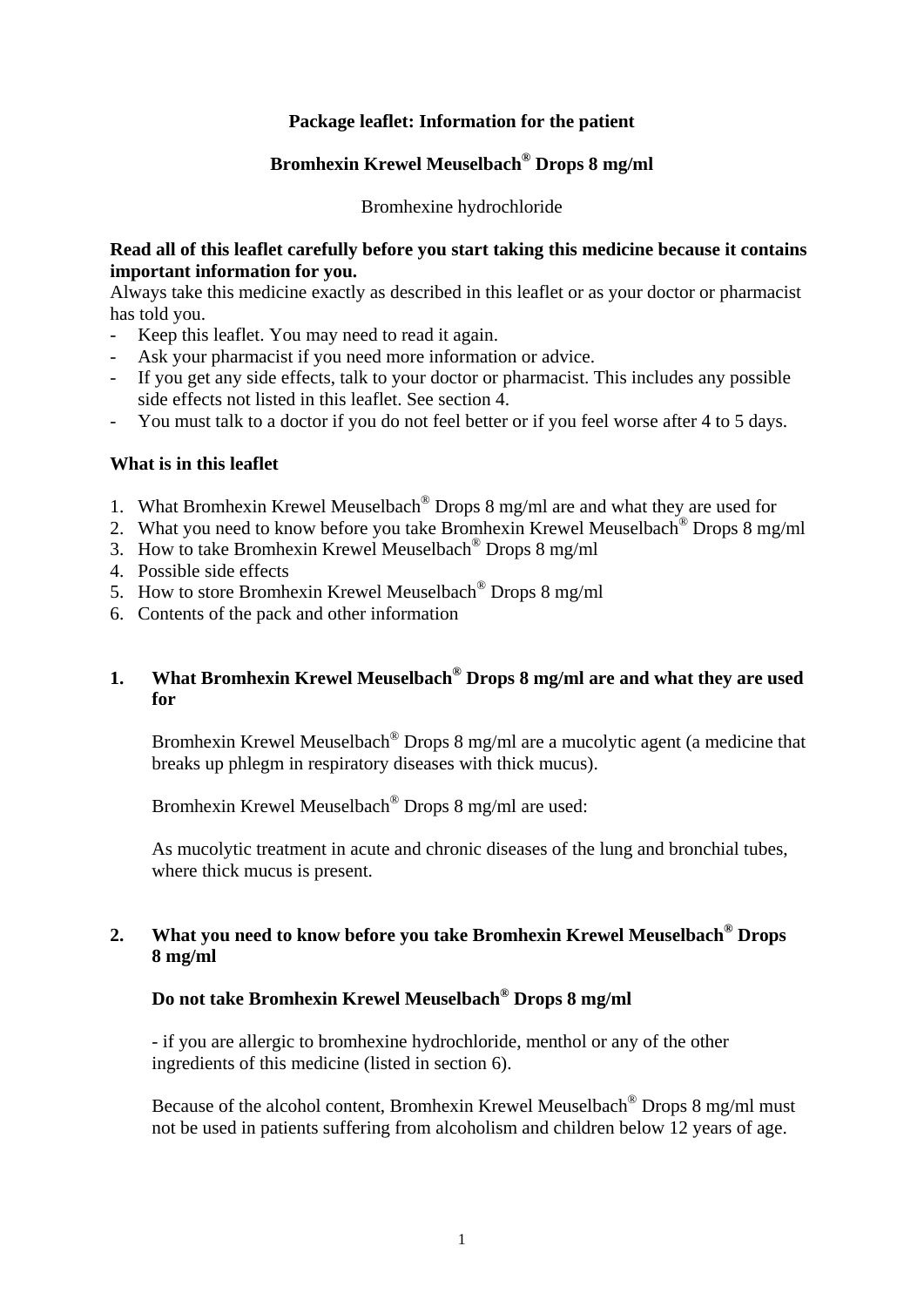### **Warnings and precautions**

 Talk to your doctor or pharmacist before taking Bromhexin Krewel Meuselbach® Drops 8 mg/ml.

 There have been reports of severe skin reactions associated with the administration of bromhexine. If you develop a skin rash (including lesions of the mucous membranes such as mouth, throat, nose, eyes, genitals), stop using Bromhexin Krewel Meuselbach® drops and contact your doctor immediately.

Do not take Bromhexin Krewel Meuselbach<sup>®</sup> Drops 8 mg/ml without first talking to your doctor if:

 - you have a certain rare bronchial condition with excessive build up of mucus (e.g. malignant ciliary syndrome). In such cases, Bromhexin Krewel Meuselbach® Drops 8 mg/ml should be used only under medical supervision, due to possible mucus congestion.

 - you have poor kidney function or severe liver disease (in this case, Bromhexin Krewel Meuselbach® Drops 8 mg/ml are used at longer dosing intervals or at a reduced dose). If kidney function is severely impaired, the metabolites (breakdown products) of Bromhexin Krewel Meuselbach<sup>®</sup> Drops 8 mg/ml must be expected to accumulate in the liver.

Liver function should be occasionally monitored, especially during prolonged treatment.

## **Other medicines and Bromhexin Krewel Meuselbach® Drops 8 mg/ml**

 Tell your doctor or pharmacist if you are taking / using, have recently taken / used or might take / use any other medicines.

#### *Bromhexine / antitussives*

 In combined use of Bromhexin Krewel Meuselbach® Drops 8 mg/ml and cough medicines (antitussive agents), a dangerous build-up of mucus may occur because the cough reflex is suppressed. For this reason, particular care should be taken when evaluating the need to use this combination treatment.

## **Bromhexin Krewel Meuselbach® Drops 8 mg/ml with food and drink**

There are no special points to consider.

### **Pregnancy and breast-feeding**

 If you are pregnant or breast-feeding, think you may be pregnant or are planning to have a baby, ask your doctor or pharmacist for advice before taking this medicine.

### Pregnancy

 There is no experience to date with the use of this medicine in human pregnancy. For this reason, Bromhexin Krewel Meuselbach® Drops 8 mg/ml may only be used during pregnancy after careful consideration of the benefits and risks by your doctor.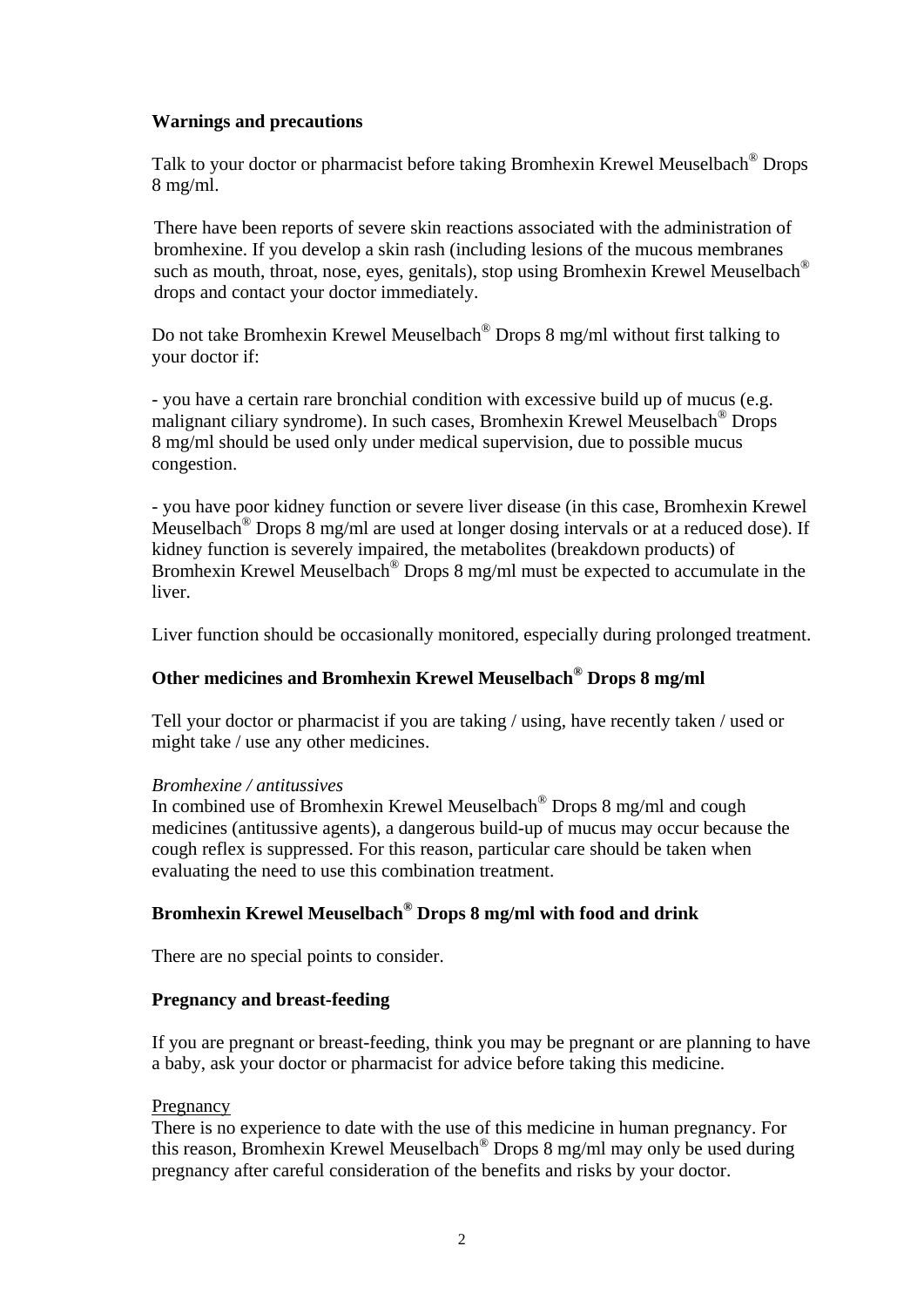#### Breast-feeding

 Bromhexine is excreted in human milk. As the effects on the infant have not been sufficiently studied, Bromhexin Krewel Meuselbach® Drops 8 mg/ml must not be taken during breast-feeding.

#### **Driving and using machines**

There are no special points to consider.

## **Bromhexin Krewel Meuselbach® Drops 8 mg/ml contain sucrose.**

 If you have been told by your doctor that you have an intolerance to some sugars, contact your doctor before taking this medicinal product.

## **Bromhexin Krewel Meuselbach® Drops 8 mg/ml contain alcohol.**

This medicinal product contains 41 vol % ethanol (alcohol), i.e. up to 0.36 g alcohol per ml. Harmful for those suffering from alcoholism. To be taken into account in pregnant or breast-feeding women, children and high-risk groups such as patients with liver disease, or epilepsy. The effect of other medicines may be reduced or enhanced.

## **3. How to take Bromhexin Krewel Meuselbach® Drops 8 mg/ml**

 Always take this medicine exactly as described in this leaflet or as your doctor or pharmacist has told you. Check with your doctor or pharmacist if you are not sure.

### **If not prescribed otherwise by your doctor, the recommended dose is:**

 Adults and adolescents over 14 years of age should take 23 - 46 drops three times a day (equivalent to 24 – 48 mg bromhexine hydrochloride daily).

Adolescents aged  $12 - 14$  years and patients weighing less than 50 kg should take 23 drops three times a day (equivalent to 24 mg bromhexine hydrochloride daily).

 For children under 12 years of age Bromhexin Krewel Meuselbach® Drops 12 mg/ml without alcohol are available.

#### Method of administration:

 Bromhexin Krewel Meuselbach® Drops 8 mg/ml are taken with a sufficient amount of fluids (e. g. water).

#### Duration of administration:

 The duration of treatment depends on the nature and severity of your condition and should be decided by your treating doctor.

If your symptoms get worse or do not improve after  $4 - 5$  days, you should consult a doctor.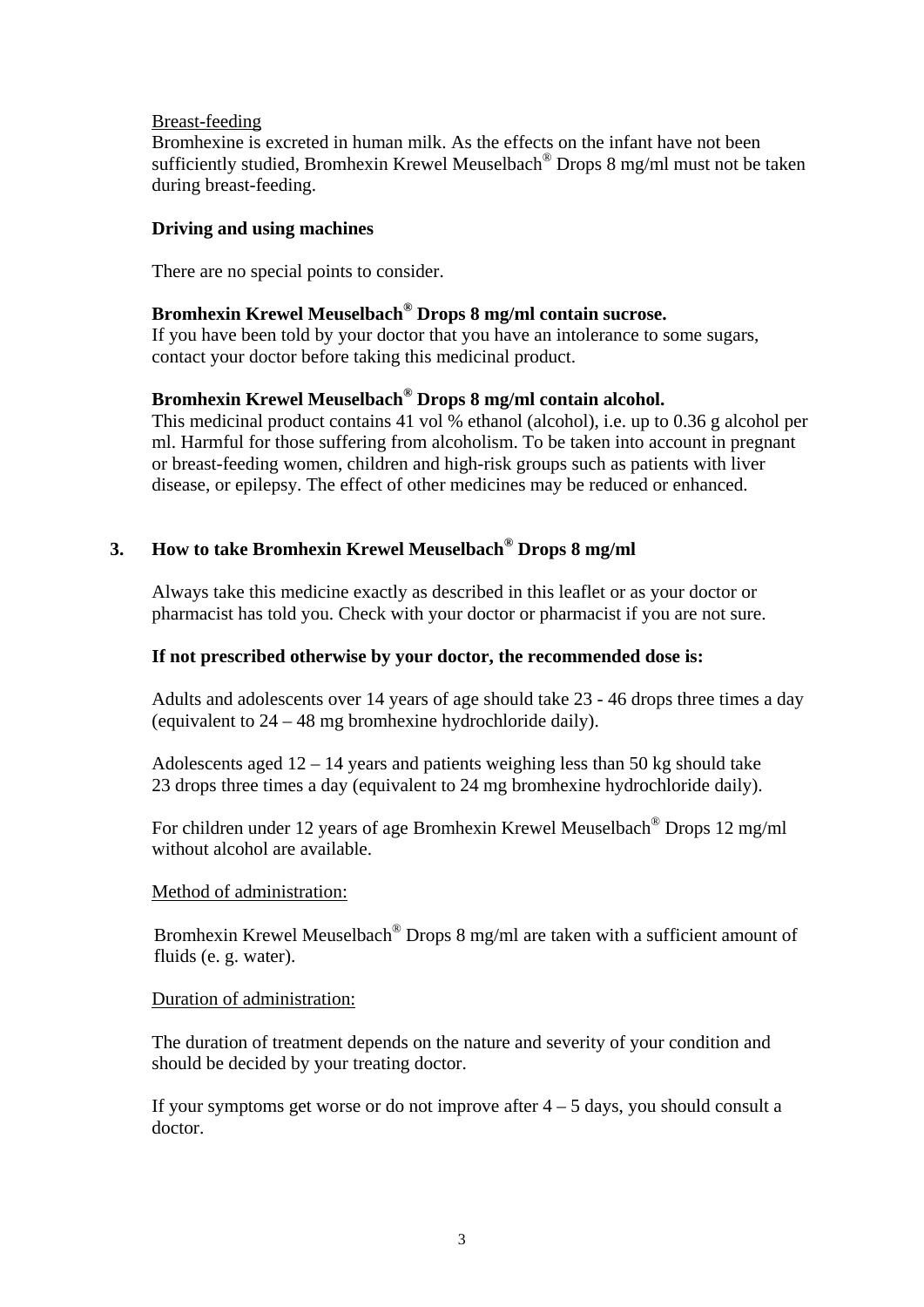## **If you take more Bromhexin Krewel Meuselbach® Drops 8 mg/ml than you should**

 In the event of an overdose, no symptoms beyond the usual side effects are generally to be expected. If severe symptoms occur, it may be necessary to monitor the blood circulation and, if necessary, administer treatment based on the symptoms.

 Alcohol poisoning may result from taking relatively large amounts of this medicine, which may be life-threatening, especially in young children. In this case, a doctor should be consulted immediately. Approximately 9.9 g, 16.5g and 33 g alcohol would be ingested as a result of swallowing the entire pack contents of 30 ml, 50 ml and 100 ml Bromhexin Krewel Meuselbach® Drops 8 mg/ml, respectively.

## **If you forget to take Bromhexin Krewel Meuselbach® Drops 8 mg/ml**

Do not take a double dose to make up for a forgotten dose.

### **If you stop taking Bromhexin Krewel Meuselbach® Drops 8 mg/ml**

 Please do not stop your treatment with Bromhexin Krewel Meuselbach® Drops 8 mg/ml without talking to your doctor first. Your disease might get worse as a result.

 If you have any further questions on the use of this medicine, ask your doctor or pharmacist.

### **4. Possible side effects**

 Like all medicines, this medicine can cause side effects, although not everybody gets them.

Evaluation of undesirable effects and their probability:

 Uncommon: may affect up to 1 in 100 people: Nausea, abdominal pain, vomiting, diarrhoea. Fever, allergic reaction (dyspnoea).

 Rare: may affect up to 1 in 1,000 people: Hypersensitivity reactions. Rash, urticaria.

 Not known: frequency cannot be estimated from the available data Anaphylactic reactions including anaphylactic shock, angioedema (rapidly developing swelling of the skin, subcutaneous, mucosal or submucosal tissues) and pruritus. Severe cutaneous adverse reactions (including erythema multiforme, Stevens-Johnson syndrome / toxic epidermal necrolysis and acute generalized exanthematous pustulosis).

### **Measures to treat side effects**

 At the first signs of a hypersensitivity reaction (see above), you must stop taking Bromhexin Krewel Meuselbach® Drops 8 mg/ml. In this case, please contact your nearest doctor.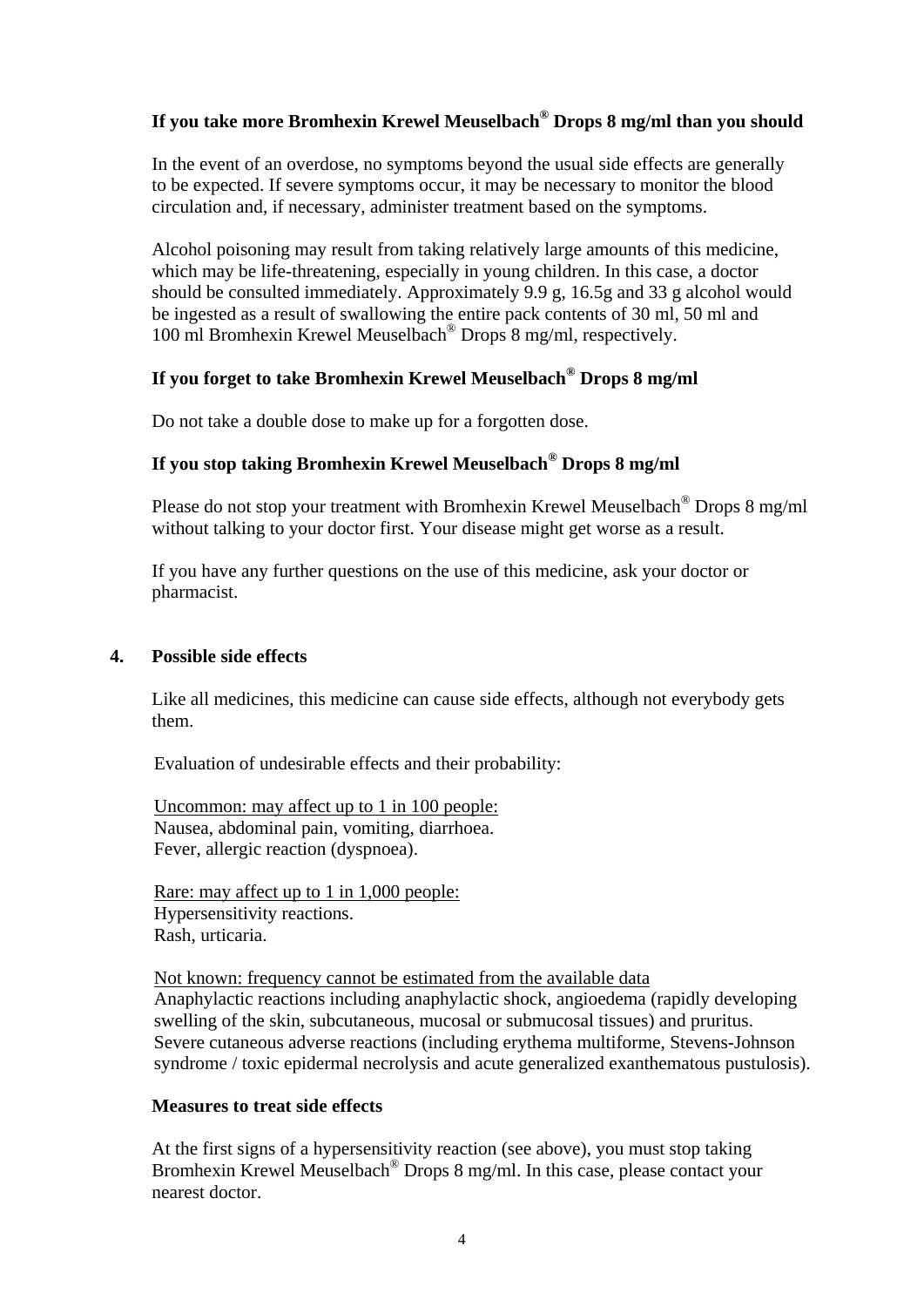#### **Reporting of side effects**

 If you get any side effects, talk to your doctor or pharmacist. This includes any possible side effects not listed in this leaflet. You can also report side effects directly via the Bundesinstitut für Arzneimittel und Medizinprodukte, Abt. Pharmakovigilanz, Kurt-Georg-Kiesinger-Allee 3, D-53175 Bonn, Website: www.bfarm.de. By reporting side effects you can help provide more information on the safety of this medicine.

### **5. How to store Bromhexin Krewel Meuselbach® Drops 8 mg/ml**

Keep this medicine out of the sight and reach of children.

 Do not use this medicine after the expiry date which is stated on the carton and bottle after "EXP". The expiry date refers to the last day of that month.

#### **Notes on shelf life after opening**

 After first opening Bromhexin Krewel Meuselbach® Drops 8 mg/ml can be used for 6 months.

Once opened, keep the bottle tightly closed, as this may otherwise affect the shelf life.

### **6. Contents of the pack and other information**

## **What Bromhexin Krewel Meuselbach® Drops 8 mg/ml contain**

The active substance is: bromhexine hydrochloride.

1 ml solution (= 23 drops) contains 8 mg bromhexine hydrochloride.

The other excipients are:

 Purified water, ethanol 96%, sucrose (sugar), potassium dihydrogen phosphate, polysorbate 80, hydrochloric acid 36%, sodium monohydrogen phosphate dodecahydrate (Ph. Eur.), flavouring agents: star anise oil, bitter fennel oil, levomenthol, thyme oil, mint oil, eucalyptus oil.

Contains 41 vol % ethanol (alcohol).

## **What Bromhexin Krewel Meuselbach® Drops 8 mg/ml look like and contents of the pack**

Bromhexin Krewel Meuselbach® Drops 8 mg/ml are a pale yellow, clear solution.

 Bromhexin Krewel Meuselbach® Drops 8 mg/ml are available in packs of 30 ml, 50 ml and 100 ml oral drops, solution.